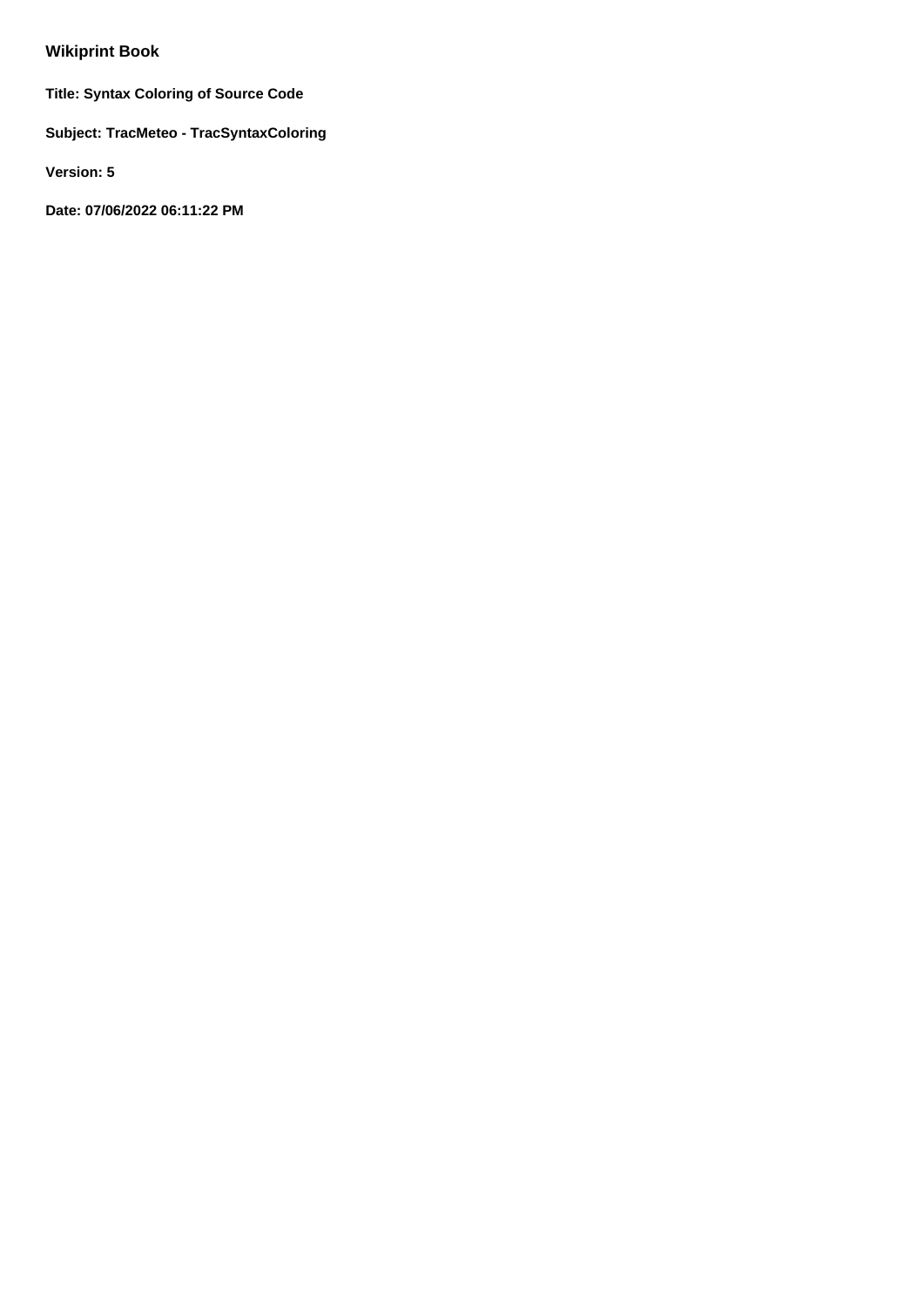# **Table of Contents**

| <b>Syntax Coloring of Source Code</b> |  |
|---------------------------------------|--|

About SilverCity 3 About Pygments 3 Syntax Coloring Support 3 Extra Software 4 and 1 and 1 and 1 and 1 and 1 and 1 and 1 and 1 and 1 and 1 and 1 and 1 and 1 and 1 and 1 and 1 and 1 and 1 and 1 and 1 and 1 and 1 and 1 and 1 and 1 and 1 and 1 and 1 and 1 and 1 and 1 and 1 and 1 and 1 a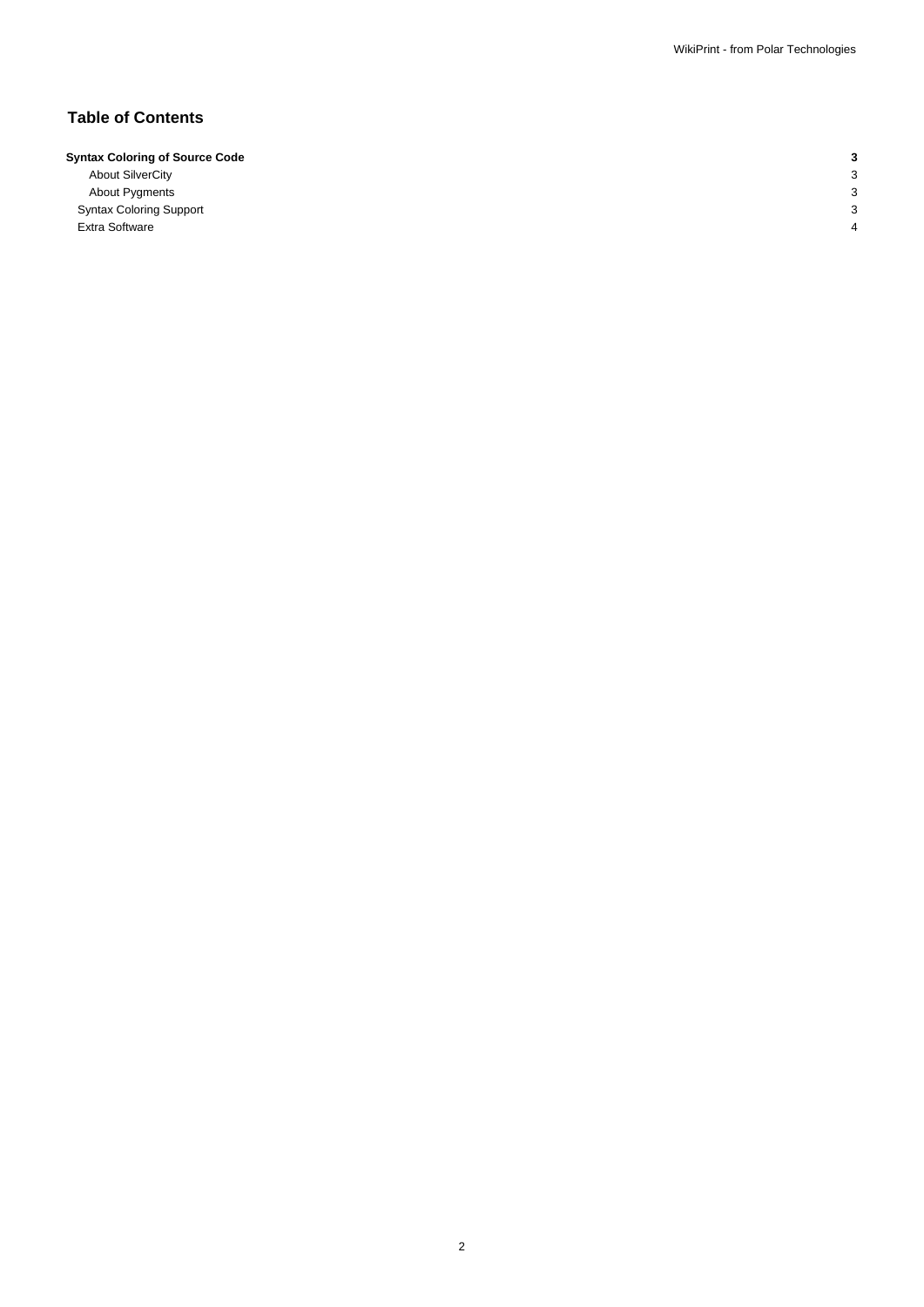## **Syntax Coloring of Source Code**

Trac supports language-specific syntax highlighting of source code in [wiki formatted](https://meteo.unican.es/trac/wiki/WikiFormatting) text and the [repository browser](https://meteo.unican.es/trac/wiki/TracBrowser).

To do this, Trac uses external libraries with support for a great number of programming languages.

Currently Trac supports syntax coloring using one or more of the following packages:

- [?GNU Enscript](http://www.codento.com/people/mtr/genscript/)
- [?SilverCity](http://silvercity.sourceforge.net/)
- [?Pygments](http://pygments.pocoo.org/) (but needs a plugin for 0.10, see [below\)](https://meteo.unican.es/trac/wiki/TracSyntaxColoring#AboutPygments)

To activate syntax coloring, simply install either one (or more) of these packages. No additional configuration is required, however to modify the colors, have a look at trac/htdocs/css/code.css.

If you don't know why trac isnt detecting an installed library, try turning on Trac logging. It actually appears that Trac is broken with SilverCity? 0.9.6. Either use the current 0.9.7 or the older 0.9.5 [?http://trac.edgewall.org/wiki/TracFaq#why-is-my-css-code-not-being-highlighted-even-though-i-have-silvercity-installed](http://trac.edgewall.org/wiki/TracFaq#why-is-my-css-code-not-being-highlighted-even-though-i-have-silvercity-installed)

When in use, Trac will automatically prioritize SilverCity highlighting over Enscript if possible, (see note below).

If neither package is available, Trac will display the data as plain text.

**Note:** Enscript supports a greater number of languages, however SilverCity is generally faster since it is a library and isn't executed in an external process.

#### **About SilverCity**

SilverCity uses the lexer from [?Scintilla](http://www.scintilla.org/). Scintilla supports more languages than SilverCity implements. If you want to add a language to SilverCity supported by Scintilla, it's not very difficult. See [?SilverCityAddLanguage](http://trac.edgewall.org/wiki/SilverCityAddLanguage) for some information how.

#### **About Pygments**

Starting with trac 0.11 [?pygments](http://pygments.org/) will be the new default highlighter. It's a highlighting library implemented in pure python, very fast, easy to extend and [?well documented.](http://pygments.org/docs/) While it does not support as many languages as Enscript or Scintilla the overall output quality is much better.

To use pygments in trac 0.11 you just have to install pygments 0.6 or higher (pygments\_default\_style = colorful under [mimeviewer] options has to be added).If you want to use it in trac 0.10 too you have to install the [?TracPygmentsPlugin](http://trac-hacks.org/wiki/TracPygmentsPlugin) from trac hacks. If you encounter any bugs, please file tickets regarding Pygments in [?the pygments trac](http://dev.pocoo.org/projects/pygments/).

It's very likely that the list below is outdated because the list of supported pygments lexers is growing weekly. Just have a look at the page of [?supported](http://pygments.org/docs/lexers/) [lexers](http://pygments.org/docs/lexers/) on the pygments webpage.

### **Syntax Coloring Support**

|                        | SilverDity      | Enscript | Pygments |
|------------------------|-----------------|----------|----------|
| $\overline{AB}$        |                 | x        |          |
| Asn                    |                 | ×        |          |
| Apache Conf (htaccess) |                 |          | ×        |
| · ASP                  | x               | x        |          |
| $\cdot c$              | x               | x        | π        |
| $rac{1}{2}$            |                 | x(2)     | π        |
| $-6 + 1$               | x               | x        | ×        |
| $-2na$                 | $X(4)$   $X$    |          | ×        |
| Auk                    |                 | x        |          |
| Roo                    |                 |          | π        |
| css                    | x               |          | ×        |
| Pythan Doctests        |                 |          | ×        |
| ρa                     |                 | x        | ×        |
| Eithel                 |                 | x        |          |
| Eliap                  |                 | x        |          |
| Forras                 |                 | X(2)     |          |
| Hadul                  |                 | x        | E        |
| Genchi                 |                 |          | E        |
| <b>HTML</b>            | x               | x        | π        |
| is.                    |                 | x        |          |
| $\overline{m}$         |                 |          | E        |
| Javascript             | k               | X        | E        |
| Lua                    |                 |          | k        |
| $\overline{m}$         |                 | x        |          |
| Makelile               |                 | x        | π        |
| Mako                   |                 |          | E        |
| Mariab                 |                 | X(5)     |          |
| Mygthy                 |                 |          | π        |
| Objective C<br>г       |                 | x        |          |
| OCami                  |                 |          | F        |
| Pascal                 |                 | x        | ×        |
| $\cdot$ Pad            | x               | x        | ×        |
| $-$ PhiP               | x               |          | ×        |
| PSP                    | x               |          |          |
| Pytes                  |                 | x        |          |
| · Pythan               | x               | x        | z        |
| · Ruby                 | x               | X(3)     | π        |
| Schame                 |                 | Ιx       | Ε        |
| Shell                  |                 | x        | π        |
| Smany                  |                 |          | ×        |
| 900                    | ×               | x        | ×        |
| Trut                   |                 | x        | π        |
| $\overline{\text{ra}}$ |                 | x        |          |
| Tes                    |                 | x        | ×        |
| Vering                 | $X(\mathbf{C})$ | x        |          |
| <b>VHDL</b>            |                 | Χ        |          |
| <b>Visual Basic</b>    | ×               |          | π        |
| <b>VRML</b>            |                 | x        |          |
| XML                    | ×               |          | E        |